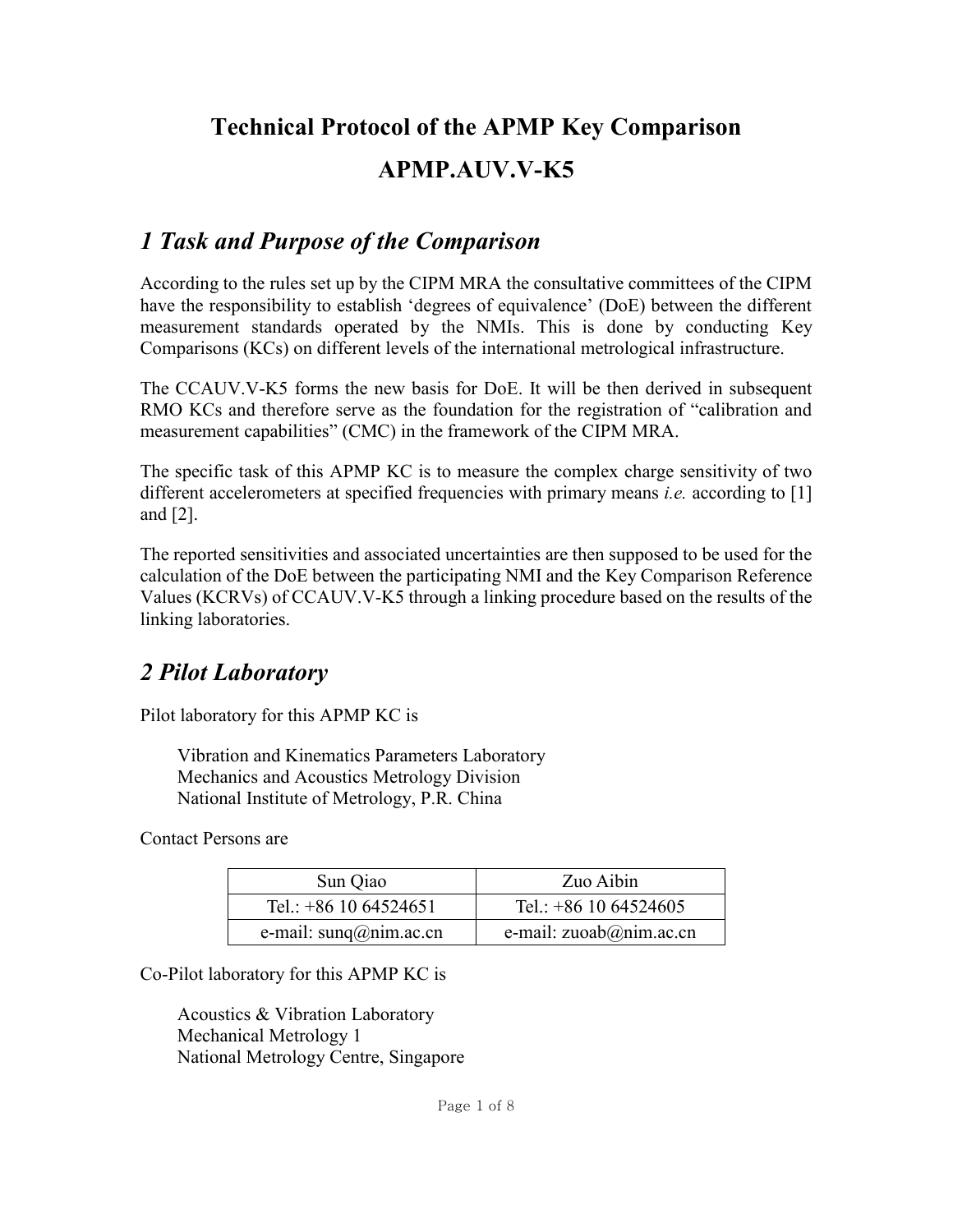Contact Persons are

| Cui Shan                           | Mou Jiangiang                           |  |
|------------------------------------|-----------------------------------------|--|
| Tel.: $+6567149217$                | Tel.: $+6567149246$                     |  |
| e-mail: cui shan@nmc.a-star.edu.sg | e-mail: mou jianqiang@nmc.a-star.edu.sg |  |

## *3 Terms of participation*

As the number of participants to CCAUV.V-K5 was limited to four NMIs for APMP, all laboratories from APMP (and other RMOs) can participate in this APMP KC.

Following this recommendation, the questionnaire of this APMP KC was distributed to the technical committees of Acoustics, Ultrasound and Vibration of AFRIMETS, COOMET and APMP.

## *4 Device under Test and Measurement Conditions*

For the calibration task of this APMP KC a set of two piezoelectric accelerometers will be circulated among the participating laboratories. The individual accelerometers being

• a Brüel & Kjar 8305-001 (SN: ...) "single ended" (SE) type

• an ENDEVCO 2270 (SN: ...) "back to back" (BB) type.







A special adapter for the SE-type accelerometer (supplied by NIM) will also be used during this APMP KC. The adapter is made of stainless steel 1.4404 (AISI 316L) and has a weight (calculated) of about 40 g. Its hardened top surface is polished in order to provide mirrorlike reflectivity for the laser beam.

The accelerometers are to be calibrated for magnitude and phase of their complex charge sensitivity according to those procedures and conditions implemented by the NMI in conformance with ISO 16063-11 which provide magnitude and phase information of the artefact. The sensitivities reported shall be for the accelerometers alone, excluding any effects from the charge amplifier.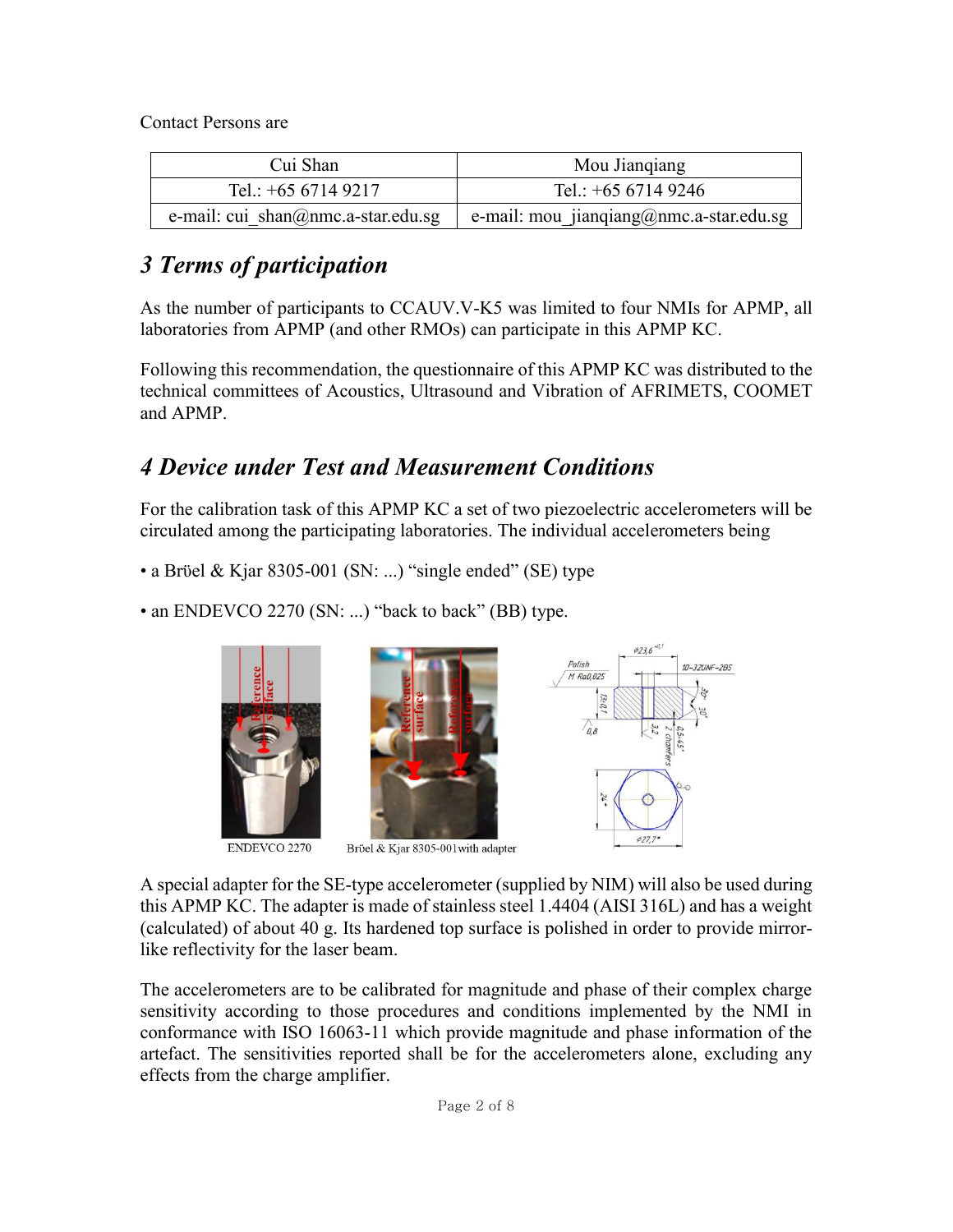The frequency range of the measurements was agreed to be from 10 Hz to 20 kHz and will be linked to CCAUV.V-K5. Specifically, the laboratories are supposed to measure at the following frequencies (all values in Hz).

10, 12.5, 16, 20, 25, 31.5, 40, 63, 80, 100, 125, 160, 200, 250, 315, 400, 500, 630, 800, 1 000, 1 250, 1 500, 1 600, 2 000, 2 500, 3 000, 3 150, 3 500, 4 000, 4 500, 5 000, 5 500, 6 000, 6 300, 6 500, 7 000, 7 500, 8 000, 8 500, 9 000, 9 500, 10 000, 10 500 11 000, 11 500, 12 000, 12 500, 13 000, 13 500, 14 000, 14 500, 15 000, 15 500, 16 000, 16 500, 17 000, 17 500, 18 000, 18 500, 19 000, 19 500, 20 000.

Note: this set does deviate from the standard frequencies of ISO 266, however, it coincides with the frequencies from 10 Hz to 20 kHz of the CCAUV.V-K5.

The participating laboratories will provide magnitude and phase results for the range from 10 Hz to 20 kHz. Laboratories with existing CMCs registered in the KCDB of BIPM in the scope of this comparison shall provide results covering their CMCs.

The charge amplifier (CA) used for the calibration is not provided within the set of the artefacts, it must therefore be provided by the individual participant. By this measure, the capability of the participating laboratory to calibrate charge amplifiers is implicitly verified.

The measurement conditions should be kept according to the laboratory's standard conditions for calibration of customers' accelerometers for claiming their best measurement capability or CMC where applicable. This presumes that these conditions comply with those defined by the applicable ISO documentary standards [1,2,3], simultaneously.

Specific conditions for the measurements of this KC are:

- acceleration amplitudes:
	- preferably 50 m/s<sup>2</sup> to 100 m/s<sup>2</sup>, a range of 2 m/s<sup>2</sup> to 200 m/s<sup>2</sup> is admissible.
- ambient temperature and accelerometer temperature during the calibration:  $(23 \pm 2)$  °C (actual values to be stated within tolerances of  $\pm$  0.3 °C).

The accelerometer temperature should be measured and reported.

- relative humidity: max. 75 % RH
- Mounting torque of the accelerometer:  $(2.0 \pm 0.1)$  N·m

## *4 Circulation Type, Schedule and Transportation*

The accelerometers are circulated in a star type fashion with a measurement period of three weeks provided for each participating laboratory. At the beginning and the end of the circulation as well as between certain subsequent measurements of participating laboratories, the accelerometers are measured at the pilot laboratory in order to monitor the stability of the accelerometers.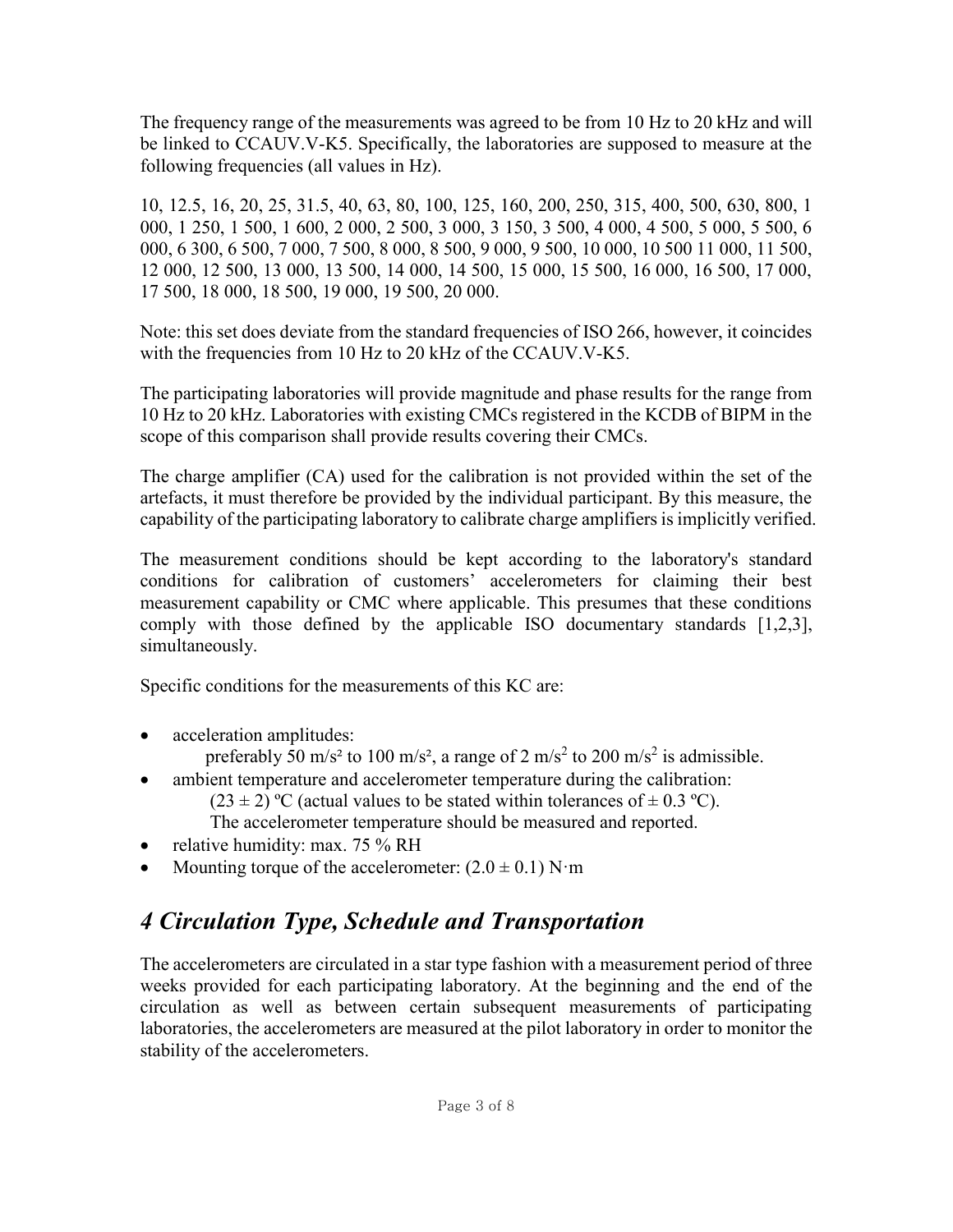The schedule is planned as follows (confirm email should be sent before delivery though the recipients' information for each participant is given in annex):

| Participant                | Measurement<br>(calendar week) | Transportation<br>to next<br>Participant<br>(calendar week) |
|----------------------------|--------------------------------|-------------------------------------------------------------|
| <b>NIM</b>                 | 20-22/2022                     | 23-24/2022                                                  |
| <b>SCL</b>                 | 25-27/2022                     | 28-29/2022                                                  |
| <b>NIMT</b>                | 30-32/2022                     | 33-34/2022                                                  |
| <b>VMI</b>                 | 35-37/2022                     | 38-39/2022                                                  |
| <b>NMC</b>                 | 40-42/2022                     | 43-44/2022                                                  |
| <b>CMS</b>                 | 45-47/2022                     | 48-49/2022                                                  |
| <b>NIM</b>                 | 50-52/2022                     | 01-02/2023                                                  |
| <b>NMIJ</b>                | 03-05/2023                     | 06-07/2023                                                  |
| <b>NMIA</b>                | 08-10/2023                     | 11-12/2023                                                  |
| <b>KRISS</b>               | 13-15/2023                     | 16-17/2023                                                  |
| <b>VNIIM</b>               | 18-20/2023                     | 21-22/2023                                                  |
| <b>Ukrmetrteststandart</b> | 23-25/2023                     | 26-27/2023                                                  |
| <b>NIM</b>                 | 28-30/2023                     |                                                             |

The cost of transportation to the next participating laboratory shall be covered by the participating laboratory. The accelerometers have to be sent by an international logistic service providing a tracking system. The transportation has to include an insurance covering a total value of 12 000 $\epsilon$  in case the set of accelerometers gets damaged or lost during transportation. As an alternative the artefact may be hand carried by a member of the participating laboratory.

## *5 Handling, Measurement and Analysis Instructions*

The participating laboratories have to observe the following instructions:

- The charge amplifier used for the measurement of the accelerometer's response has to be calibrated with equipment traceable to national measurement standards.
- The motion of the BB accelerometer should be measured with the laser directly on the (polished) reference surface of the accelerometer **without any additional reflector, mirror or dummy mass** (c.f. picture on page 2).
- The SE accelerometer shall be mounted together with the mounting adapter, which comes attached to it. The combined SE accelerometer with adapter shall be handled as a single mechanical unit for mounting. **The mounting adapter must not be adjusted, loosened or removed.** The mounting or dismounting torque between the adapter and the shaker shall be applied only to the mounting adapter. An appropriate crowfoot wrench with 3/8" square drive adaptation and 18 mm span is provided within the set.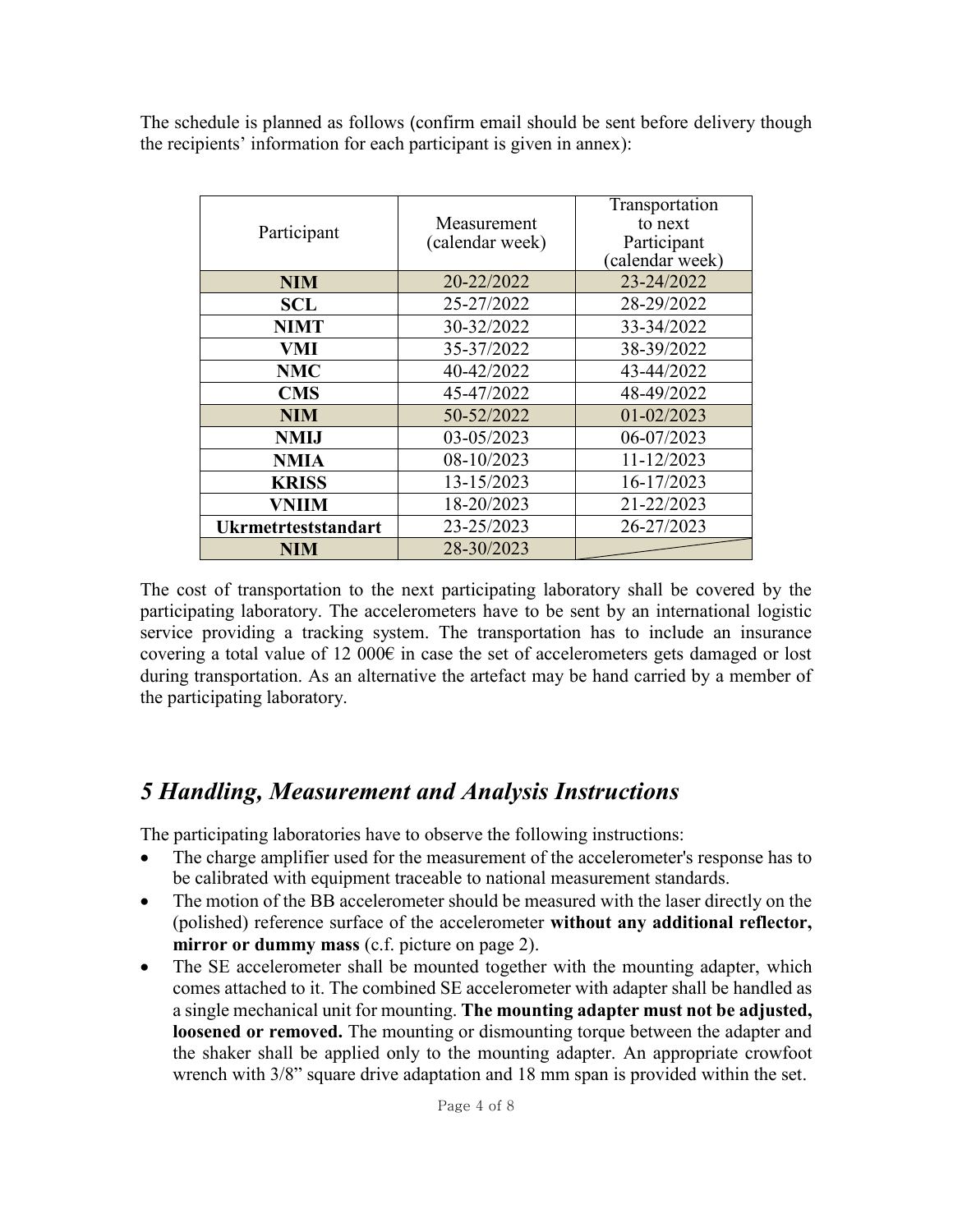- **The motion of the SE accelerometer shall be measured on the top surface of the polished mounting adapter**, close to the accelerometer's housing (c.f. picture on page 2). **The measurand of the SE accelerometer should be considered as the combined mechanical response of the mounting adapter and accelerometer**.
- The mounting surface of the BB accelerometer or the adapter in case of the SE accelerometer and the moving part of the exciter must be slightly lubricated before mounting.
- The cable between accelerometer and charge amplifier should only be taken from the set of DUT delivered to the laboratory. It is a B&K, 10-32 UNF (M) to 10-32 UNF (M), 1.2 m cable.
- In order to reduce the influence of non-rectilinear motion, the measurements (on both BB and SE accelerometers) should be performed as the simple average of response for six different laser point locations which are rotationally equal-spaced distributed over the respective measurement surface, with any systematic variations between individual laser point locations ignored in the uncertainty estimation.



 It is advised that the measurement results should be compiled from complete measurement series carried out at different days under nominally the same conditions, except that the BB accelerometer or adapter in case of an SE accelerometer is remounted and the cable reattached. The standard deviation of the subsequent measurements should be included in the report.

• For acceleration signals  $a(t)$  of the form

$$
a(t) = \hat{a} \cdot \cos(\omega t + \varphi_a)
$$

and the respective charge output of signal of the accelerometer  $q(t)$  of the form  $q(t) = \hat{q} \cdot \cos(\omega t + \varphi_a)$ 

The phase is defined according to ISO 16063-1 as

 $\Delta \varphi = \varphi_a - \varphi_a$ 

• For the measurement of the phase of the sensitivity, the delay or phase characteristics of the interferometer channel(s) has to be taken into account, since the photo-diodeamplifier-system typically has a non-negligible influence on the results. The used delay and the type of interferometer system should be reported.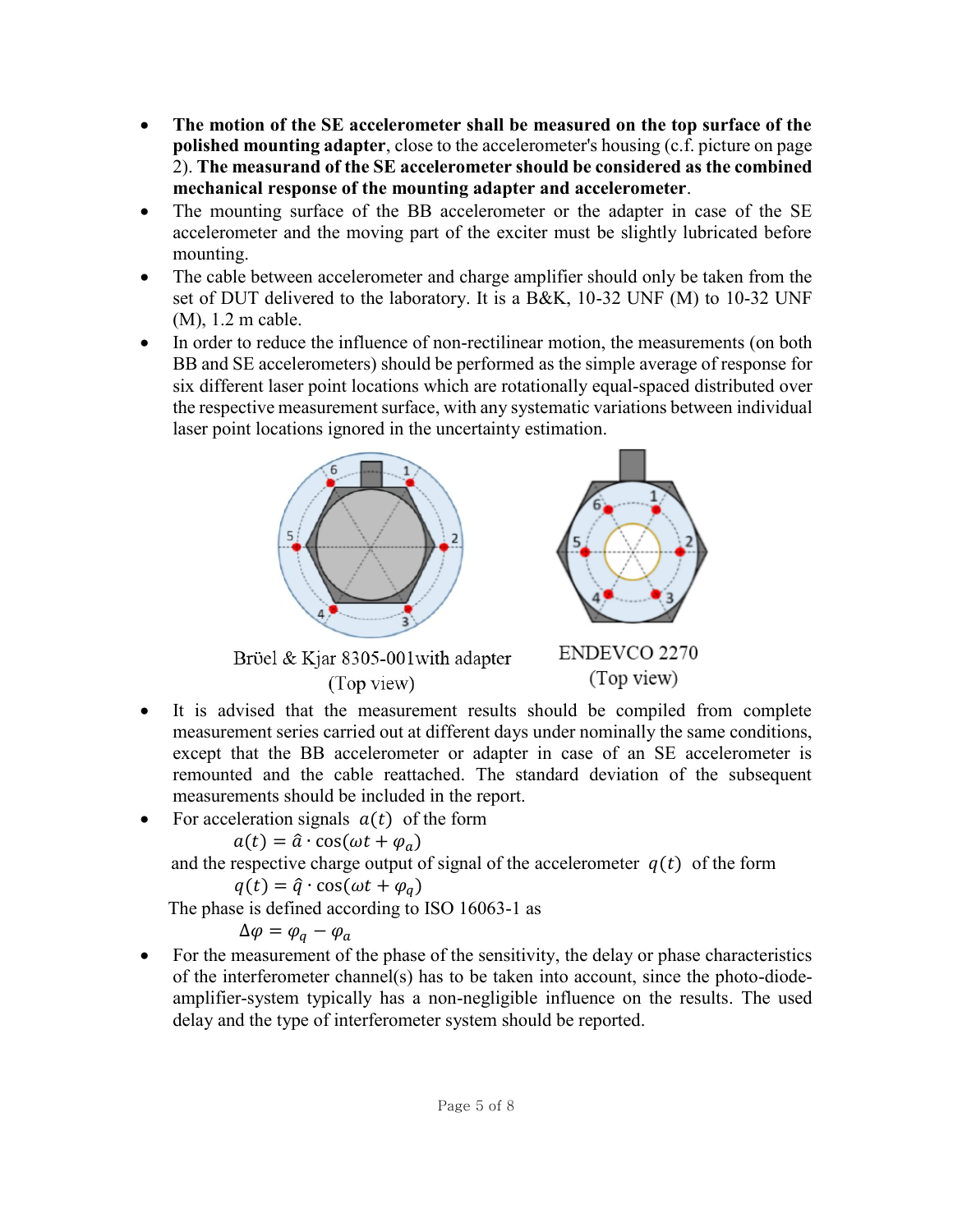## *6 Communication of the Results to Pilot Laboratory*

Each participating laboratory will submit one printed and signed calibration report (a scanned copy sent by email to the pilot laboratory) for each accelerometer including the following:

- a description of the calibration systems used for the comparison and the mounting techniques for the accelerometer, which will be included in the comparison report,
- a description of the calibration methods used, including information about the demodulation scheme,
- a record of the ambient conditions during measurements,
- the calibration results, including the relative expanded measurement uncertainty, and the applied coverage factor for each value,
- a detailed uncertainty budget for the system covering all components of measurement uncertainty (calculated according to GUM [4,5]). Including, among others, information on the type of uncertainty (A or B), assumed distribution function and repeatability component.

In addition, each participating laboratory will receive two electronic spreadsheets prepared by the pilot laboratory, where the calibration results have to be filled in following the structure given in the files. The use of the electronic spreadsheets for reporting is mandatory. The consistency between the results in electronic form and the printed and signed calibration report is the responsibility of the participating laboratory. The data submitted in the electronic spreadsheet shall be deemed the official results submitted for the comparison.

The results have to be submitted to the pilot laboratory within six weeks after the measurements.

The pilot laboratory will submit its set of results to the executive secretary of CCAUV in advance to the first measurement of the participating laboratory.

## *7 Remarks on post processing*

The results of the participants will be scaled to the level of KCRVs of CCAUV.V-K5. The scaling factor will be determined via the results of the linking laboratories which are taking part in both comparisons.

The report will include the results of all the participants and their degrees of equivalence respectively to the KCRVs of the CCAUV.V-K5.

In case of damage or loss of any of the artefacts, this regional key comparison will be evaluated as far in the schedule as possible, all further action concerning continuation will be decided in coordination with the participants.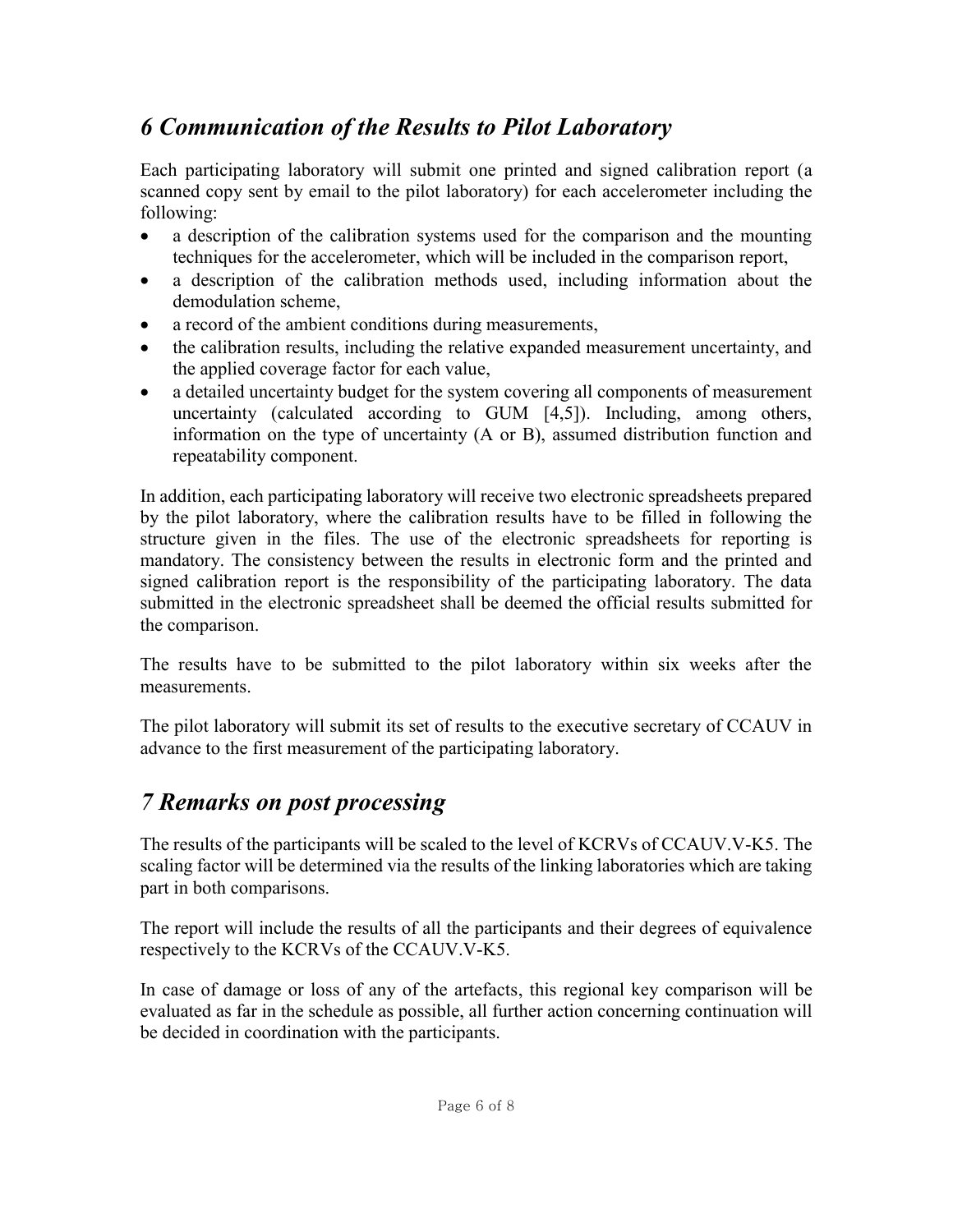### **References**

- [1] ISO 16063-1:1998 'Methods for the calibration of vibration and shock transducers -- Part 1: Basic concepts
- [2] ISO 16063-11:1999 'Methods for the calibration of vibration and shock transducers-- Part 11: Primary vibration calibration by laser interferometry'
- [3] ISO/IEC 17025:2005 'General requirements for the competence of testing and calibration laboratories'
- [4] ISO/IEC Guide 98-3:2008 'Uncertainty of measurement -- Part 3: Guide to the expression of uncertainty in measurement (GUM:1995)
- [5] ISO/IEC Guide 98-3:2008/Suppl 1:2008 'Propagation of distributions using a Monte Carlo method